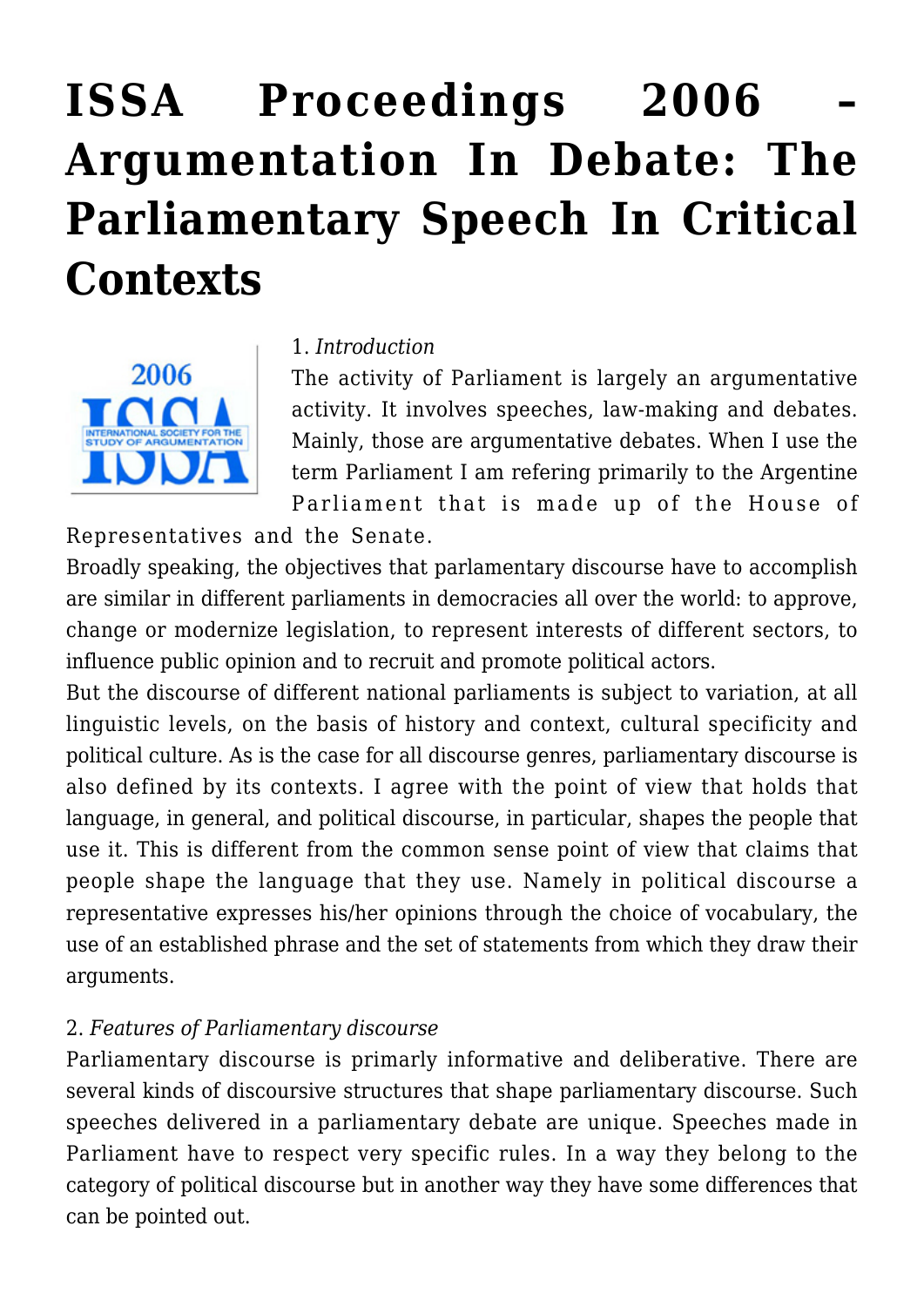Parliamentary debates share a number of characteristics of style and interaction with other forms of discourse such as the Speaker as moderator, the turn-taking structure, a formal lexicon, elaborate syntax, and the common structures of argumentation and persuasion characteristic of debates.

What is unique in parliamentary debates, however, are obvious context categories such as the Setting (House of Parliament), the rules and types of sessions (ordinary ones, extraordinary and special), the representatives, members of the Parliament, hereafter MP's, the objectives (different policies, etc.), and the political knowledge and ideologies of the participants. In other words, although content and even style of speech in Parliament may be shared with other types of speeches, the *function* of such structures must be established in relation to the specific political situation: The speeches of MPs are making legislation, representing and playing politics. In the rest of this paper I will examine such categories in more detail, and I will study a specific parliamentary debate about reproductive health care.

## 3. *Political and Parlamentary discourses*

Since political discourse has a clear identity among social discourse, it is possible to recognize variations of political discourse in television, radio, and articles written by politicians.

The labor of the Parliament is made not only in the Sessions but also in the Commitees that allow bills to pass to the House. If a bill has not been accepted or approved by the Commitee it will not be brought to the floor. The only alternative that a representative has is to ask permission from the Speaker to consider the bill, but then all representatives vote to admit or refuse it. This option has become more difficult as the House of Parliament adds seats. Leaving the lesser known and less powerful to the mercy of Commitee where they develop argumentation skills and recognition among their colleagues.

In this way the oratory that has traditionally had a main role has decreased in importance in Parliament. In national history there were and, there still are a group of members, who have the ability to make speeches, debate and argue, in a way that they can impress and shock both the real audience and the indirect audience. The representatives themselves recognize the ability that everyone has to use his/her style not only on the floor but also in the media. They know that in looking at their political future, playing to the media is a point of extreme relevance. That is why when a representative does not want to consider a colleague's argument they use the expression "*you are speaking for the tv*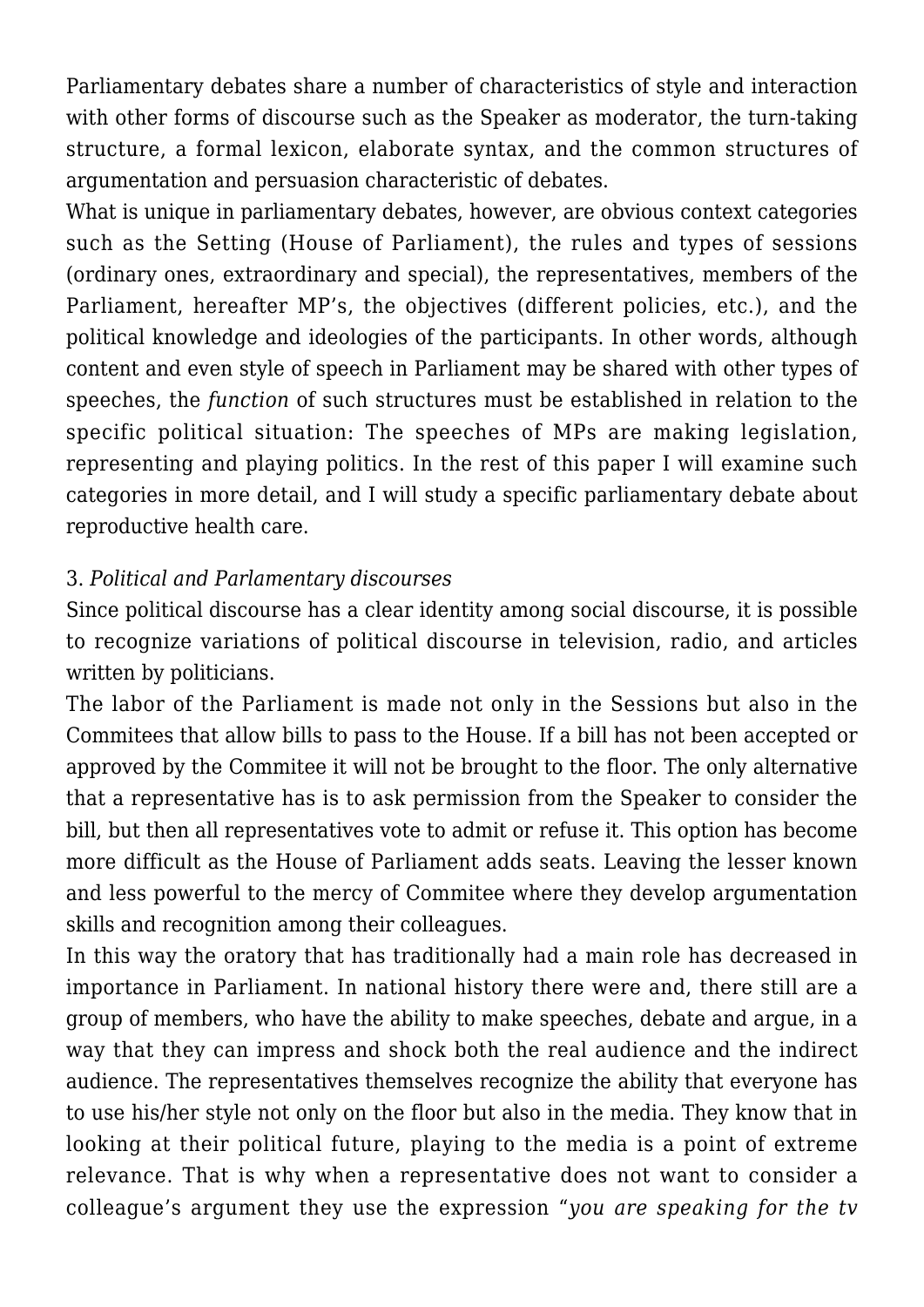#### *cameras*".

This point is very well treated by Cornelia Illie (Illie, 2005, 6) who says that "a particular agonistic parliamentary procedure is for MPs to compete for the floor. In order to speak during a debate, MPs must try to 'catch the Speaker's eye'"**[i]**. Even in some cases an action can say more than an argument. For example, in 2002 during the debate about a bill that included the IMF, a representative asked for the floor, she stood up from her seat, went to the Speaker's desk and left a United States's flag. The media was advised in advance and the tv cameras recorded the scene. The days after, all the country's screens displayed the representative's success and the uncomfortable situation that the Speaker was put into.

#### 4. *Argumentation in a sitting*

I will discuss a debate about reproductive health that occurred in Argentina, in the House of Representatives in the 4th Ordinary Session held on April 18th, 2001. It was not an open confrontation between different parties, but a confrontation between those MPs who were close to the Catholic Church meaning that they had to encourage the opposition to the bill. My references will be, the pragmadialectical theory of argumentation, Marcelo Dascal's theory of controversies, the already quoted article by Cornellia Ilie and the article by M Agnes van Rees refering to the concept of dissociation.

The debate, in fact, included two subjects. One was the creation of the National Programme of Sexual Health and Responsible Procreation and the other was the amendments to the Regulatory Law of the Exercise of Medicine. The bills were closely related but they were treated separately. I will discuss only the first one.

The bill is related to a Programme that if passed would permit the distribution of contraceptives in public hospitals all over the country. At the same time it would establish sexual education in schools and other educational sites. The problems addressed were teen pregnancy and fatal illegal abortion. The target of the bill was to promote responsible behaviors among adolescents and to prevent the spread of sexually transmitted diseases (STD). It was clear that it was not an abortion law but it was seen by the Catholic Church as a step in that direction.

I believe that this is a very interesting debate in order to apply different concepts from the pragmadialectic theory. In this case because of the subject matter and in particular the affects on women, not all MPs could say what they actually thought so they used strategic maneuvering in order to avoid making speeches that may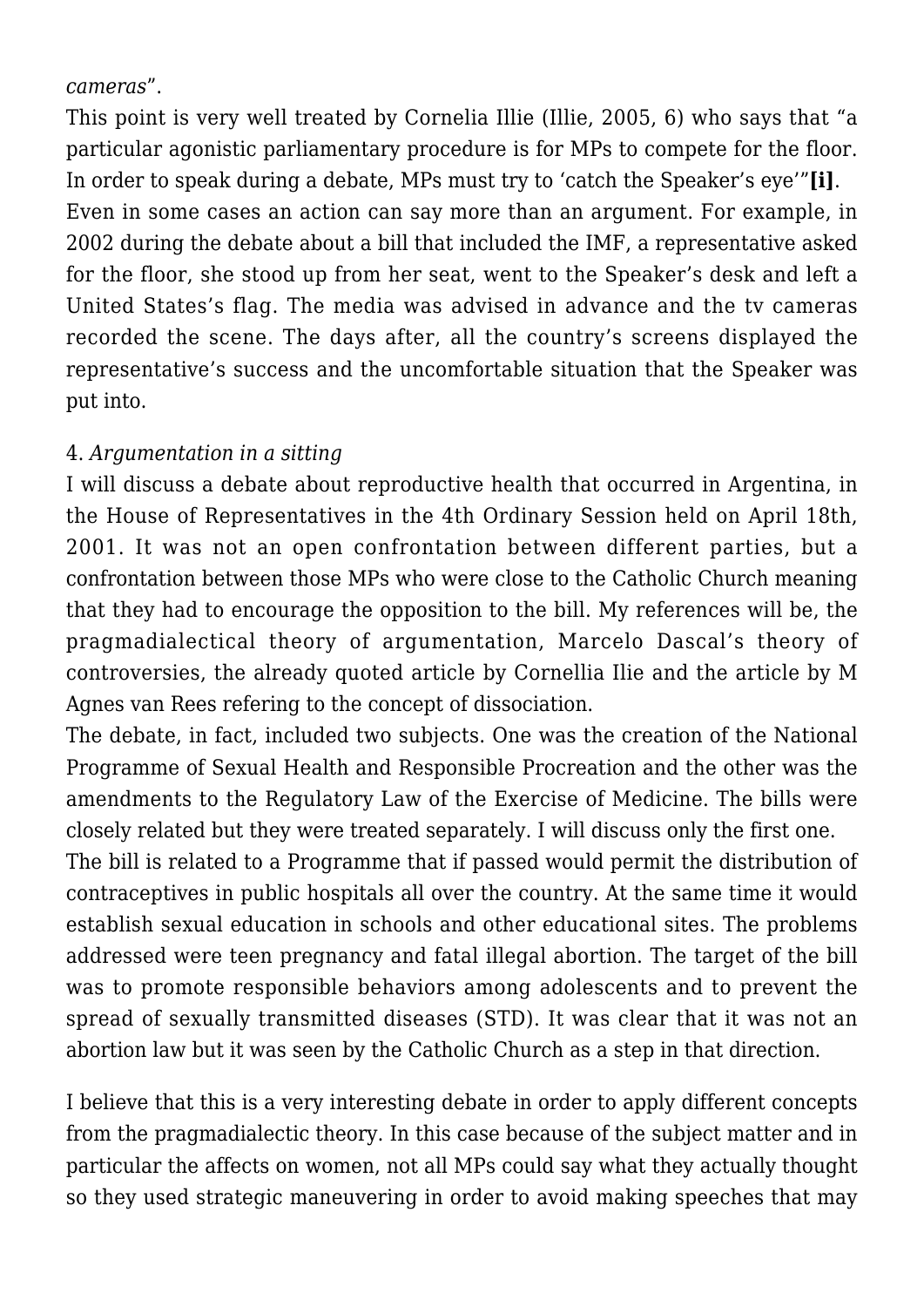have been seen as politically incorrect.

I consider the session as a whole, a space in which it is possible to consider the different stages in the process of argumentation. The stage of confrontation, where the differences of opinion are defined. The opening stage, where various kinds of commitments are established that are the starting point of the discussion and serve as a frame of reference during the discussion. The argumentation stage where arguments and critical reactions are exchanged, and concluding stage where the result of the discussion is determined**[ii]**.

Also I can look at each speech of a representative in order to consider the different stages proposed by the pragmadialectic theory. For this point I will use only two speeches as examples.

I see the use of strategic maneuvering as making an intelligent choice from the options in 'topical potential' associated with a particular discussion stage, in selecting a responsive adaptation to 'audience demand', and in exploiting the suitable 'presentational devices' or style.

In the case considered, the session opened with a general presentation and grounds for the bill made by the representative that also acted as president of the Commitee of Social Affairs and Public Health (The bill had been considered by different Commiteees such as the Familiy and Minority Commitee and the Budget Commitee.)

At the beginning of the speech, this representative established the point of view that can be considered fundamental to the future of the debate that: All sectors had been in agreement to pass the bill and it was a bill which was important not only for the content but also for the philosophy included. The *conciliatio* here is a tool that she employes to stop any future critics. The representative begins with a long speech and in one moment says:

(1) "*When we consider the motion we see that it is full of philosophy and full of beliefs. We analyze what things divide us but moreover, which things gather us together. In this moment of reflection I have to consider that the search of the 'common good' (…) is to make it possible for men and women – especially women – to access sexual health care, that means, everyone is entilted to his/hers sexual rights and is entiltled to choose how many children they want to have to build a family. This was the main idea that we had in mind to fulfill commitments with this health programme."*

It also is important that as a maneuvering strategy she had to use topic devices to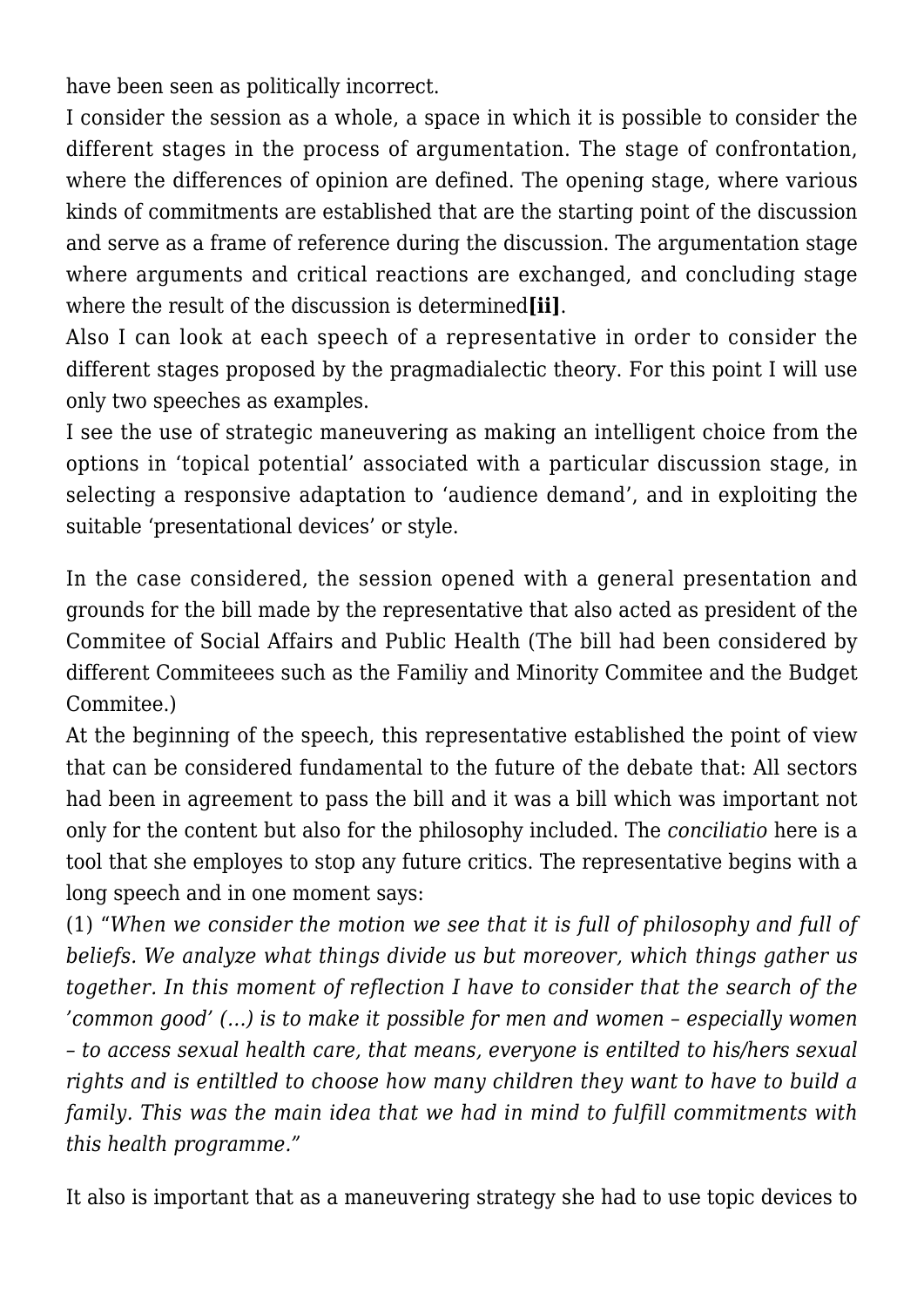clarify the concepts discussed in the bill. So she claims, in a way to strengthen her point of view, that:

(2) *"Sexual health and responsible procreation are basic and universal human rights that must be considered in the category of social rights. This possibility is a goal for society that brings with it the opportunity to fight diseases and improve quality of life for all citizens."*

But when she considers previous bills on these issues she explains that the House had treated bills such as this one. In the end even if they were passed they could not be applied because they were not signed. The bill was passed at this time but the President refused to sign due to the overwhelming pressure of the Church. The bill had to be treated again in 2004. It was then effectively passed and the Programme is currently in action.

The speech also appeals to authority criteria. Several scientists, doctors, lawyers are quoted, as well as many international organizations, (UN, FAO (Food and Agriculture Organization), (PAHO) Pan American Health Organization and (WHO) World Health Organization.) The figures, percentages and the type of population involved in the problem is also considered to give weight to her argumentation. She states that poor women have higher risk of death having an illegal abortion than rich women. At this point the speech has some moments in which the MP uses histrionic tools to call attention to the bill.

Here again I consider the text of Cornelia Illie about histrionic and agonistic features in Parlamentary Debate. I have to agree with the points that she makes in reference to MP's as actors. In this case, there are different moments in which MPs from both sides perform to focus on the women that die because of procedures done outside of hospitals. During the presentation the MP had to clarify the concepts that she used and the way in which she referred to them. Several times she pointed out that the bill was not an abortion bill. But when other MPs asked for the floor they talked about abortion.

When the presentation finishes, and the debate is opened giving other MPs the possibility to participate in the session, the consensus that was assumed actually did not exist. Many representatives, even members of the blocks of parties that had signed the bill, now wanted to debate not the bill but its grounds. The references made by these MPs always refer to the Catholic Church (and the opinions of authorities of the Church who made statements against the bill).

5. *Dissociation in confrontation stage and in argumentation stage.*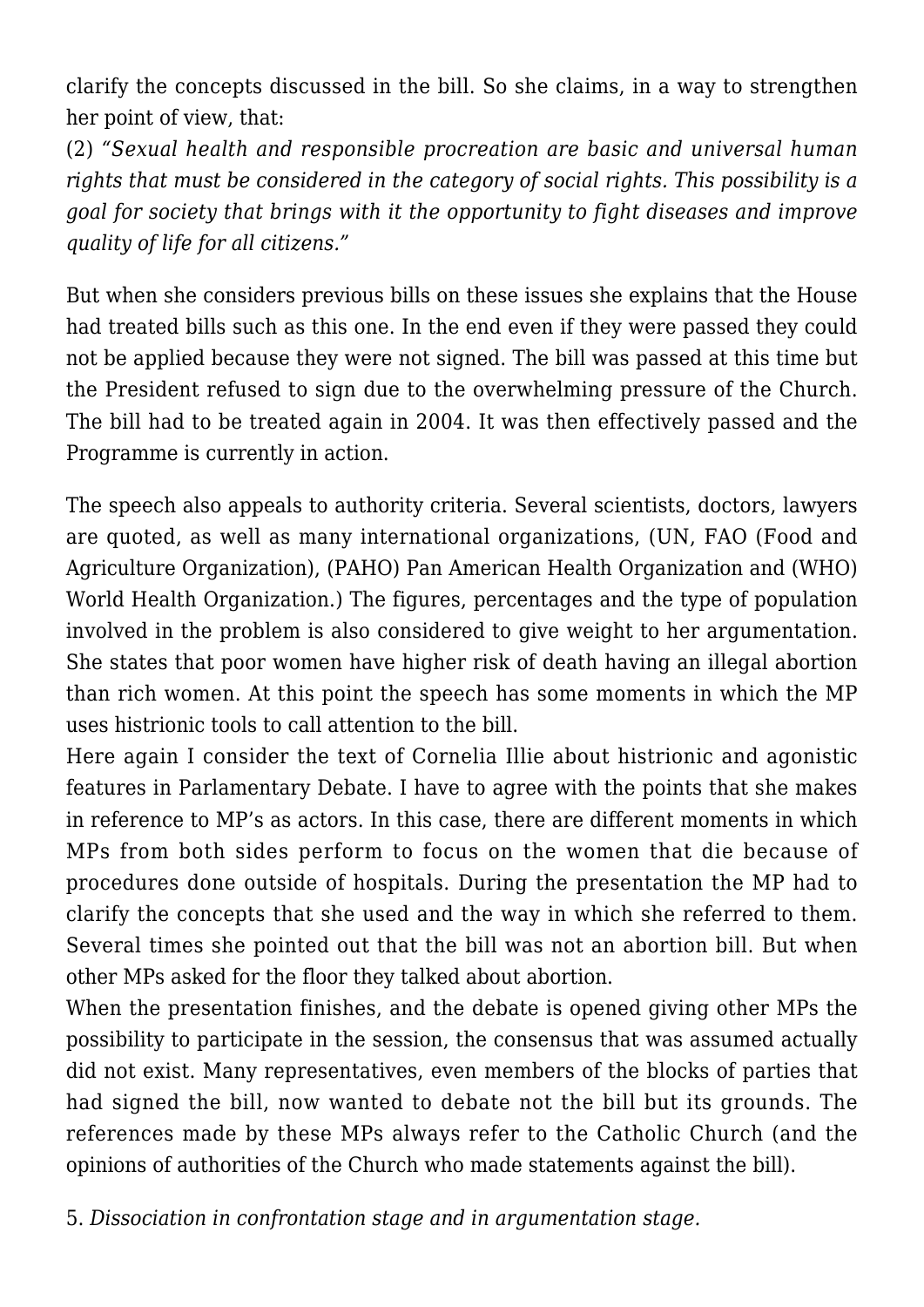In this case I consider it interesting to refer to the dissociation argumentative technique as employed by Perelman and M Agnes van Rees**[iii]**. In this paper I will explore the use of dissociation in order to bring the discussion back to the opening stage.

When the representative begins her presentation she refers to *Sexual health and responsible procreation as basic and universal human rights*

She is making a new use of the concept. Both terms strictly speaking are medical terms but she wants to broaden their definition. In the same way she refers to the problems of the poor women who are affected by sexually transmitted diseases (STDs) and infections.

Usually, dissociation is a move that brings the discussion back to the opening stage, since dissociation brings about a change in the starting points of the discussion. I will explore a speech in which dissociation is used in the argumentation stage, and the consequences of that use is the return to the confrontation stage.

This technique, as we know, can be used by both the protagonist (defending), and the antagonist (attacking) a standpoint. That results in several possibilities for its placement in the succession of moves in the discussion.

In the case considered when the debate is opened, a representative from the right wing asked for the floor and responded against the bill submitted . Her problem is that the bill spoke about poor women and she thought that the only difference that one should have in mind is between a weak and a strong person. A weak person can be poor or rich but is not able to debate about his/her own behavior so the problem is not about poverty but the lack of knowledge that they have. Here again the dissociation acts to change the orientation of the debate to focus on the point in which the arguer wants to arrive. In these cases, dissociation brings about a change in the starting points of the discussion.

## 6. *Theory of controversies in parlamentary debate*

Now I will consider some concepts from Dascal's theory. We will remind of the differences between discussion, dispute and controversy.

From the point of view of their ends, "discussions are basically concerned with the establishment of the truth, disputes with winning, and controversies with persuading the adversary and/or a competent audience to accept one's position. In discussions, the opposition between the theses in conflict is mostly perceived as purely logical, in disputes as mostly "ideological" (i.e., attitudinal and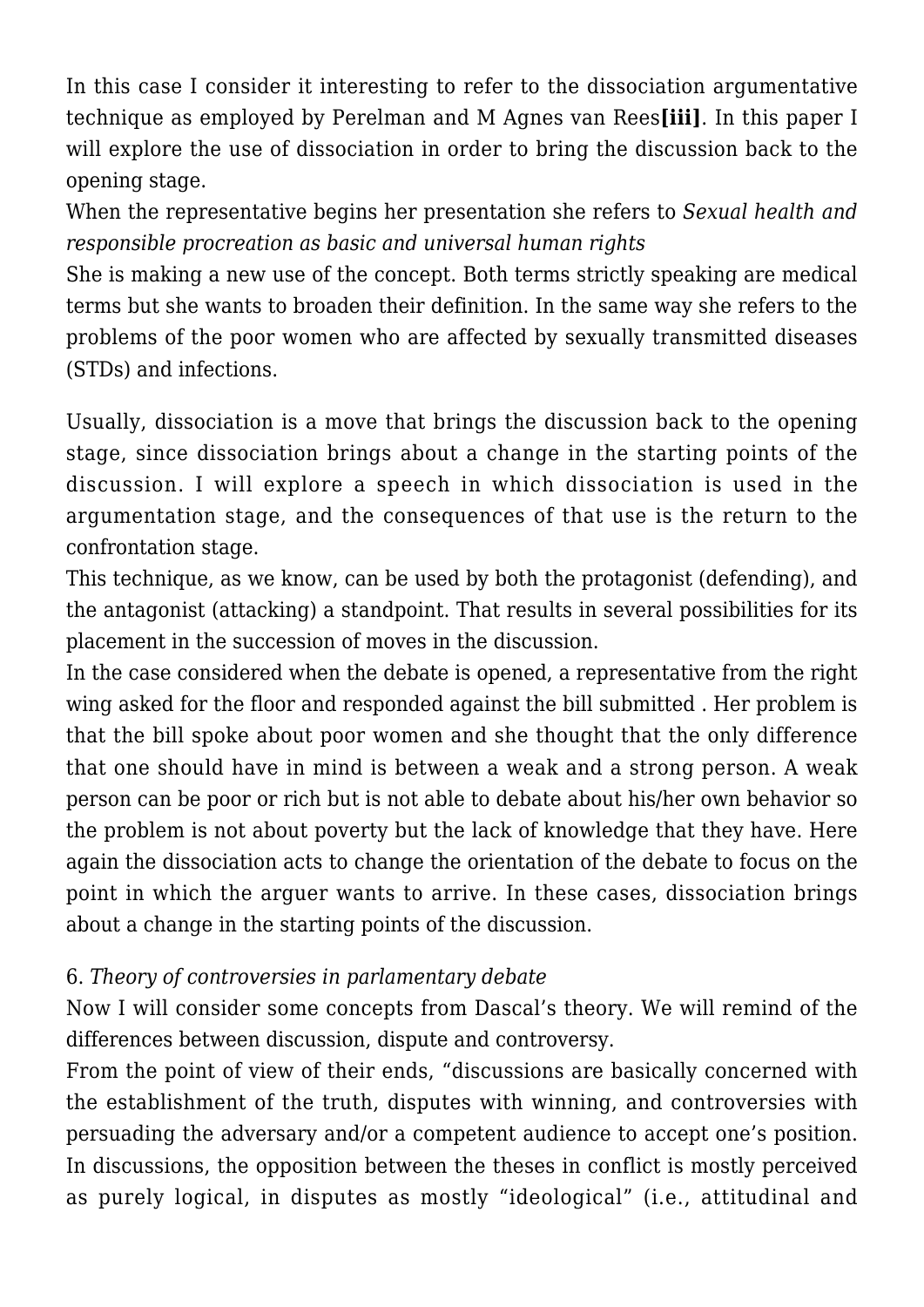evaluative), and in controversies as involving a broad range of divergences regarding the *interpretatio* and relevance of facts, evaluations, attitudes, goals, and methods**[iv]**." Discussions follow a "problem-solving" model, disputes a "contest" model, and controversies a "deliberative" model. A discussant seeks to apply decision-procedures that provide knock-down arguments proving the truth of her position or the falsity of her adversary's position; a disputant seeks to be acknowledged as the winner, regardless of whether his position is true or not; and a controversialist seeks to provide reasons for believing in the superiority of her position, even though such reasons do not conclusively prove it. Whereas a discussant is prepared to admit defeat if the adversary provides a knock-down argument against her position and a controversialist is prepared to acknowledge the weight of the opponent's reasons, a disputant begins and ends the dispute (whatever its "external" outcome) convinced he is right.

The parliament debate can be considered a controversy. But it is interesting to look at the attitude that representatives have at some moments. When the representative is presenting the bill she shows arguments and claims that no one will be against the bill. If that had been the case the debate would have been only a discussion but when the debate is opened we see that the agreement in fact did not exist so, in some moments, we find controversy but also dispute. A representative says

(3) *You cannot be at the same moment against the bill and against the illegal abortion that leads to the death of poor women. Do not lie: if you are against those bills what you are doing is to allow and increase illegal abortion for the poor argentine women.*

In this case the representative is responding to the speech of a representative from the right wing who anounced that his block will not vote to pass the bill so she is answering and responding to a speech that was in the field of the dispute. There is no possibility of agreement. The whole debate can be seen as a controversy that in some moments changes to a dispute, but it is clear that the debate as a discussion is something that has been lost. Dascal also distinguishes between three ideal types of moves employed in polemic exchanges. A *proof* is a move that attemps to establish the truth of a proposition beyond reasonable doubt. For this purpose, it explicitly and obviously leads from other propositions (i.e., the beginning of the debate is full of figures about the problems of illegal abortion and teen pregnancy) to the proposition to be proved.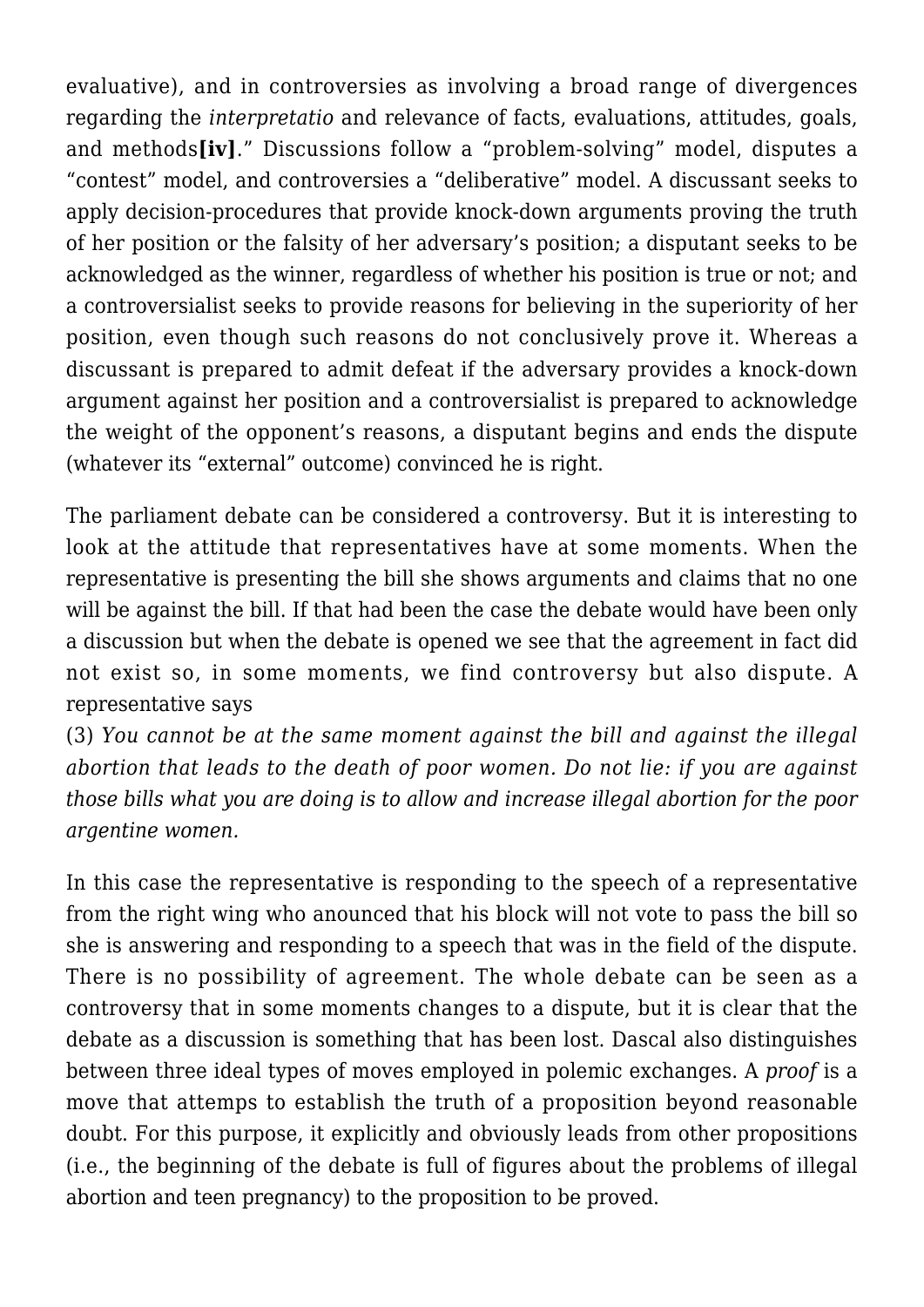(4) *(…) 43% of maternal deaths are from illegal abortion. There are five hundred thousands deaths from illegal abortions per year and we are speaking of only documented cases when the women must go to public hospitals because of some injuries or problems that then causes death.*

A *stratagem* is a move that tries to cause a relevant audience to (re)act in a certain way, by encouraging them to believe that a proposition is true. It may involve deception and dissimulation – i.e., a representative uses the next stratagem to shock the audience, she quoted an article in a newspaper

(5) *"Luisa Estela Saucedo, was 29, she died in a local hospital presumibly because of an illegal abortion that was done at home. She died with her secret because she never recognized that an abortion was done, but this was the final diagnosis. She was the mother of other children. One of them is Evelin, who has a serious lung disease, last year she received an oxygen backpack. Saucedo left three children. This is our reality."*

An *argument* is a move that purports to persuade the addressee to believe that a proposition is true. Like stratagems and unlike proofs, arguments are not directly concerned with truth, but with belief. Unlike stratagems, arguments seek to achieve their effect by providing recognizable reasons to bring the addressee to the desired belief. (…) Arguments, although not compelling the addressee to accept their conclusion, put her under some sort of obligation to do so – an obligation that presumably stems from social norms, i. e., those communicative cooperation." The following example shows in a representative's speech the use of a graduated argument:

(6) "*The mortality rate of pregnant women has been an careless tragedy in this country and it has been careless because those who suffer from the problems are ignored, have less influence and less education. They are ignored because they are poor and more than that they are women."*

## And after a little she adds

(7) *The suffering that remains is the lack of freedom. We cannot speak about freedom in Argentina if we, women, cannot decide with whom, how and how many children we want to give birth to.*

## 7. *Conclusions*

This analysis has shown the efficiency of using tools as proposed by the pragmadialectic theory in a specific case such as parliamentary debate. At the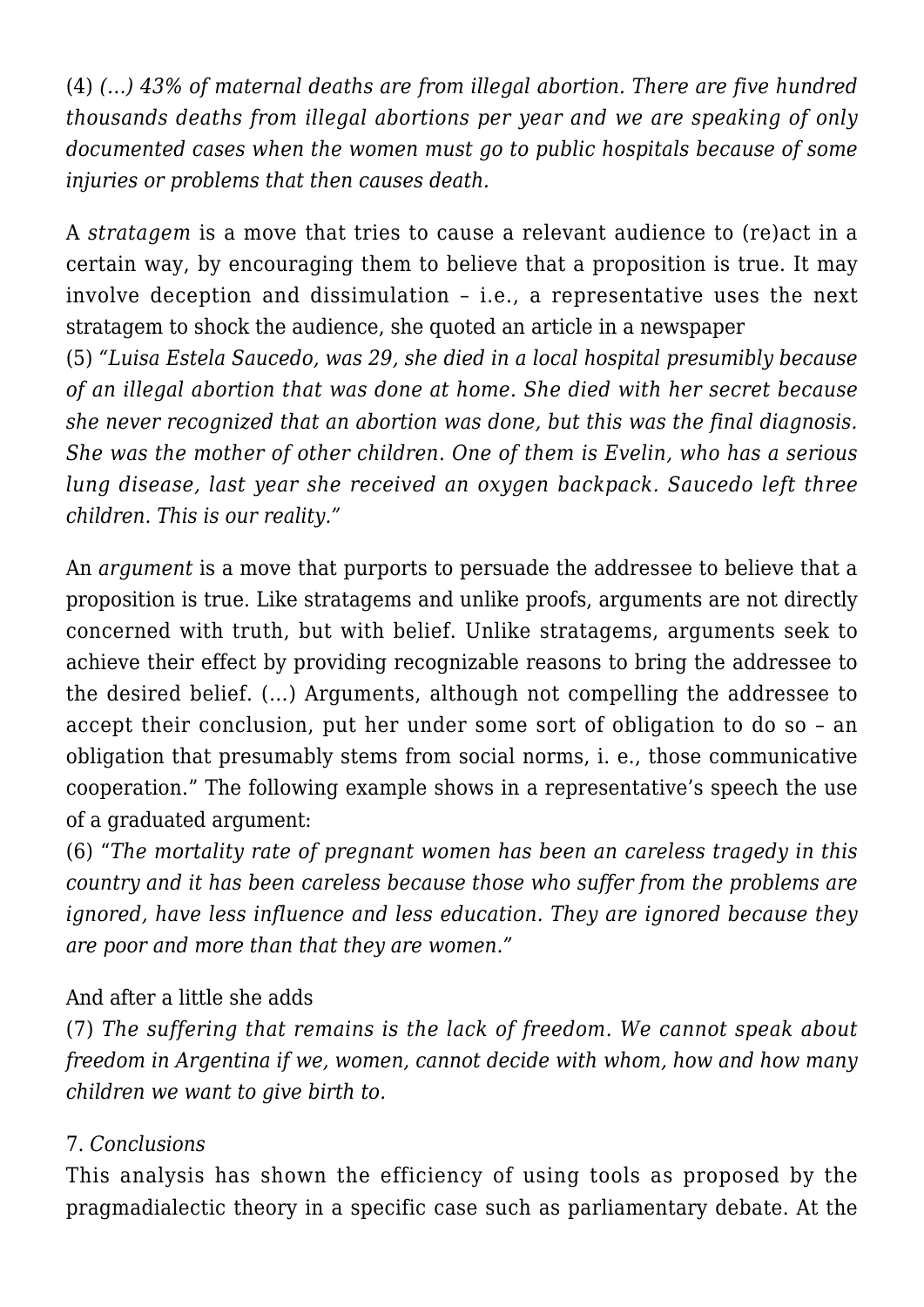same time we have shown the weakness of parties' identity when subjects like these are treated. Those points are beyond the traditional party identity, positions that are in fact personal and ideological.

In those cases the appeal to strategic maneuvering and the use of different argumentative tools may address the situation but not solve the conflict. So representatives use concepts and words in a sense that are defined from one point of view or for his convenience.

Our analysis tried to show that in debates when the subject treated is complex or has personal implications the parties' identity fall apart and each representative must express his/hers beliefs. The arguments in these cases do not refer to the platform parties but to personal ideological point of views. Then a representative of the right wing can use arguments from the left wing and vice versa. They can also use the words employed before but give them another sense. We found that dissociation is a tool frecuently applied.

In the same direction, the identification of moves let us know that figures, concepts, ideas, references may be used not only for one tenability but also as a skill that, if well employed, can impact audiences and change the public opinion. Nevertheless as each representative has a history in and outside the House, even if they reach tenability in their arguments the beliefs in their speeches can be weakened.

## NOTES

**[i]** Cornellia Ilie, (2005), "Histrionic and Agonistic Features of Parlamentary Discourse", available in http://www.scoms.ch/current\_issue/abstract.asp?id=113 **[ii]** Frans van Eemeren & Peter Houtlosser (Eds.), (2002), Dialectic and Rhetoric. The Warp and Woof of Argumentation Analysis, Kluwer Academics Publishers, The Netherlands, p.132.

**[iii]** M. Agnes van Rees, (2005) « Dissociation: a Dialogue Technique » , available in http://www.scoms.ch/search/author.asp?id=169

**[iv]** Marcelo Dascal, (2005) "Types of Polemics and Types of Polemical Moves", in http://www.tau.ac.il/humanities/philos/dascal/papers/pregue.htm.1

## REFERENCES

Marcelo Dascal, (2005) "Types of Polemics and Types of Polemical Moves", in http://www.tau.ac.il/humanities/philos/dascal/papers/pregue.htm.1 Cornellia Ilie, (2005) "Histrionic and Agonistic Features of Parlamentary Discourse", in http://www.scoms.ch/current\_issue/abstract.asp?id=113